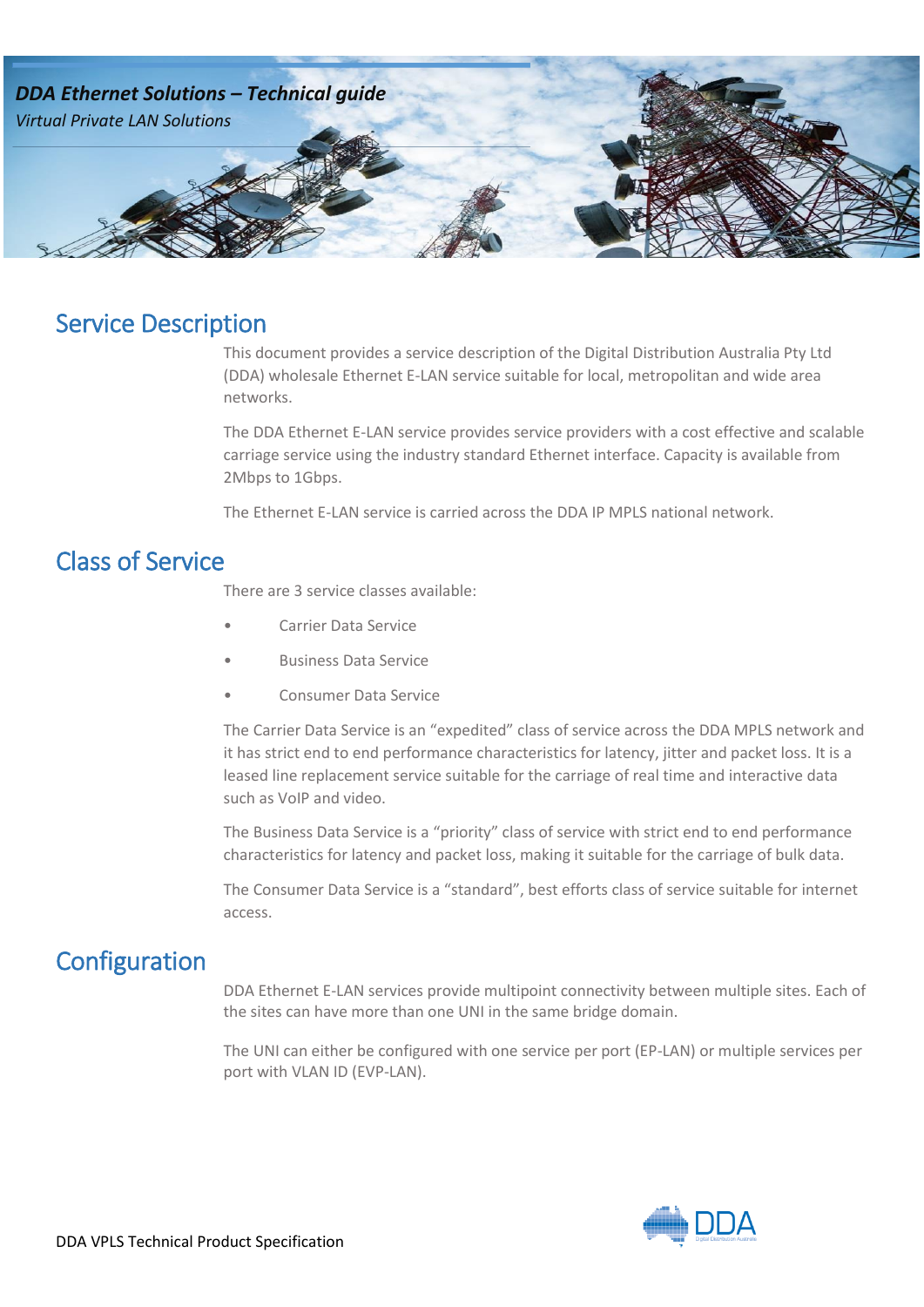## Service Specification

| <b>Service Parameter</b>                                     |                                                   | <b>E-LAN Data</b>                                                                                                       |                                                         |                                                         |
|--------------------------------------------------------------|---------------------------------------------------|-------------------------------------------------------------------------------------------------------------------------|---------------------------------------------------------|---------------------------------------------------------|
|                                                              |                                                   | <b>Carrier E-LAN Data</b>                                                                                               | <b>Business E-LAN Data</b>                              | <b>Consumer E-LAN Data</b>                              |
| Configuration                                                |                                                   | Multipoint                                                                                                              |                                                         |                                                         |
| <b>MEF Standards</b>                                         |                                                   | <b>EVP-LAN</b>                                                                                                          |                                                         |                                                         |
| <b>Transport Technology</b>                                  |                                                   | <b>MPLS VPLS</b>                                                                                                        |                                                         |                                                         |
| Bandwidth (Mbps)[1]                                          |                                                   | Ingress & Egress: 2-20Mbps in 2Mbps increments, 20-100Mbps in 10Mbps increments, 100Mbps -1000Mbps in 50Mbps increments |                                                         |                                                         |
| <b>Ethernet Frame Size (MTU)</b><br><b>VLAN Transparency</b> |                                                   | Fast Ethernet: 1536 Bytes                                                                                               |                                                         |                                                         |
|                                                              |                                                   | Gigabit Ethernet: 4960 Bytes<br>EP-LAN: Transparent to VLANs, QinQ [2]                                                  |                                                         |                                                         |
|                                                              |                                                   | EVP-LAN: Transparent to VLANs [3]                                                                                       |                                                         |                                                         |
| <b>Protocol Transparency</b>                                 |                                                   | Transparent to all layer 3 protocol. High degree of L2CP transparency                                                   |                                                         |                                                         |
| <b>QoS Transparency</b>                                      |                                                   | Transparent to customer QoS (802.1p/DSCP)                                                                               |                                                         |                                                         |
| Number of UNI per Site                                       |                                                   | Min: 1; Max: 4                                                                                                          |                                                         |                                                         |
| <b>Number of Site</b>                                        |                                                   | Min: 2; Max: 5                                                                                                          |                                                         |                                                         |
| <b>Interface Protection (Optional)</b>                       |                                                   | LACP IEEE802.3ad / Static LAG                                                                                           |                                                         |                                                         |
| <b>Interface Configuration</b>                               |                                                   | Gigabit Ethernet: Hard code 1000 non-negotiate                                                                          |                                                         |                                                         |
| <b>Interface Standards</b>                                   |                                                   | Fast Ethernet: 100BASE-T                                                                                                |                                                         |                                                         |
| <b>Physical Connectors</b>                                   |                                                   | Gigabit Ethernet: 1000BASE-LX, 1000BASE-SX, 1000BASE-T<br>Fast Ethernet: RJ45                                           |                                                         |                                                         |
|                                                              |                                                   | Gigabit Ethernet: LC, SC, RJ45                                                                                          |                                                         |                                                         |
| Cabling                                                      |                                                   | Fast Ethernet: Cat5e                                                                                                    |                                                         |                                                         |
|                                                              |                                                   | Gigabit Ethernet: SM, MM fibre, Cat5e                                                                                   |                                                         |                                                         |
| <b>Commissioning standards</b>                               |                                                   | <b>RFC2544</b>                                                                                                          | Ranging from Verified Connectivity to<br><b>RFC2544</b> | Ranging from Verified Connectivity to<br><b>RFC2544</b> |
| <b>MAC Learning Limit</b>                                    |                                                   | 50                                                                                                                      |                                                         |                                                         |
| <b>Frame Delivery Condition</b>                              | <b>Unicast Frame Delivery</b>                     | Deliver Unconditionally                                                                                                 |                                                         |                                                         |
|                                                              | <b>Multicast Frame Delivery</b>                   | <512kbps                                                                                                                |                                                         |                                                         |
|                                                              | <b>Broadcast / Unknown Unicast Frame Delivery</b> | <512kbps                                                                                                                |                                                         |                                                         |
| <b>Performance Target</b>                                    | Availability                                      | 99.95%                                                                                                                  | 99.95%                                                  | 99.86%                                                  |
|                                                              | Frame Loss Ratio [4]                              | < 0.01%                                                                                                                 | < 0.01%                                                 | N/A                                                     |
|                                                              | Frame Delay [4] [5]                               | Based on distance of path                                                                                               | Based on distance of path                               | N/A                                                     |
|                                                              | Inter-Frame Delay Variation [4] [5]               | $<$ 10 $ms$                                                                                                             | N/A                                                     | N/A                                                     |